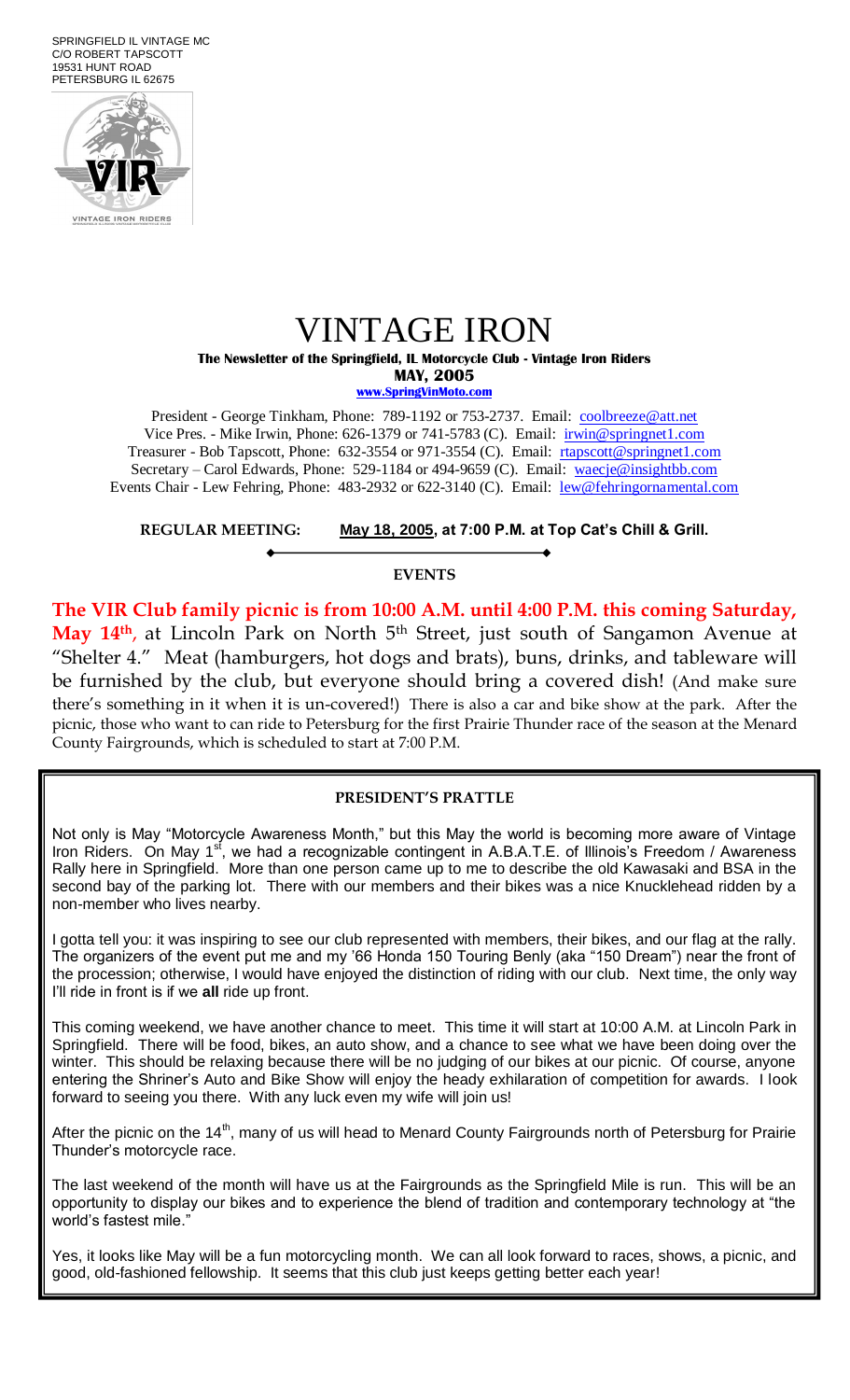## **"Vintage Visdom"**

## **The only people you should try to get even with are those who have helped you!**

## **REPORTS**

Have you sent Mike Irwin a photo of your bikes for future calendars? Don't forget to include the make, the year, and owner's name.

Clothing items can be ordered from Bob Tapscott. The T-shirts, denim shirts and hats look awesome! The signs look very sharp. Let's get coordinated with our clothing/logos for the Springfield Mile! We are also talking about ordering patches, pins and other logo items.

**CONGRATULATIONS** to Jim Trader who won his class and Best of Show at the Walneck's Swap Meet and Bike Show in Grayslake, IL. Way to go, Jim!

## **MEMBER PROFILE**

**(Thanks to some responsive members, I now have two more profiles ready for future newsletters! Let's keep it going!)**

**Name:** Don Udey

**Birth date: July 12, 1947 <b>Residence: 2604 Clifton Dr., Springfield, IL** 

**Personal: Married, wife is Linda**

**Profession: R**etired high school teacher, active musician

**Motorcycles owned:** '66 BSA 650, '86 Harley; '63 Royal Enfield 750 rebuild project; '68 BSA 650 chopper project

**Why older bikes?** I wanted to have the bike I wanted as a kid--a BSA Lightning. To me, the older bikes have more style, and as a limited mechanic, I can work on them.

**Other interests:** I play jazz trumpet actively in the Springfield area. Also reading, gardening , and r/c planes.

**Why Vintage Iron Riders:** It's great to be with other guys with similar interests, and it's a good place to get answers about bike rebuilds.

#### **ABATE Freedom Ride**

There were approximately 2000 bikes in the ABATE Freedom Ride May 1<sup>st</sup>. Our own George Tinkham led the parade! Also riding were (alphabetically) Matt Blankenship, Alvin Edwards, Lew, Josh and Allison Fehring, Tony Jones, Roy Sims, Robert Tapscott, and Gary "Goog" Underfanger. We apologize if we missed anyone. (Let Carol know.) And we hope to have even more participants at our next function.

## **SPRINGFIELD MILE**

Al Lyons, Coordinator, (Yeah - someone volunteered to help!) has infield passes for \$15 each, and will allow VIR members to (if necessary) trailer their machines into the infield. Designated parking for VIR members will be provided. We will also have a designated area for members to park their motorcycles infield!

Tail-gate parties, concessions, a live band, a local radio station, and Drag Specialties tractor-trailer with modern "show bikes" will also be sharing the infield, so it should be a busy atmosphere and provide the club with plenty of exposure! Should be a great time!

Let's show those people just who we are!

#### **Resource Directory**

In case you don't read the Minutes very carefully, we are trying to put together a "Resource Directory" of special talents of our members. Whether your have parts for sale, have a talent for painting stripes, are a wizard at fixing vintage bikes, know secret places to get elusive parts, or whatever, please contact Steven Sgro either by email - [stsgro@insightbb.com](mailto:stsgro@insightbb.com) or by phone – 698-7279 – and give him the information. He will post the information on our web site, and when we get a viable directory, we will be glad to print it off for those of you who do not have access to a computer.

## **Upcoming Events**

The AMA Dirt Track Grand Championship at the State Fairgrounds is the week of July 4th. AHRMA Mile will be on July  $\overline{10^{th}}$ .

"Ride Your Bike to Work Day" is July 20th, and don't forget to have someone take your picture with your bike!

Cycle World is having their Vintage Ride (20 years old or older bikes) in Knoxville. More later.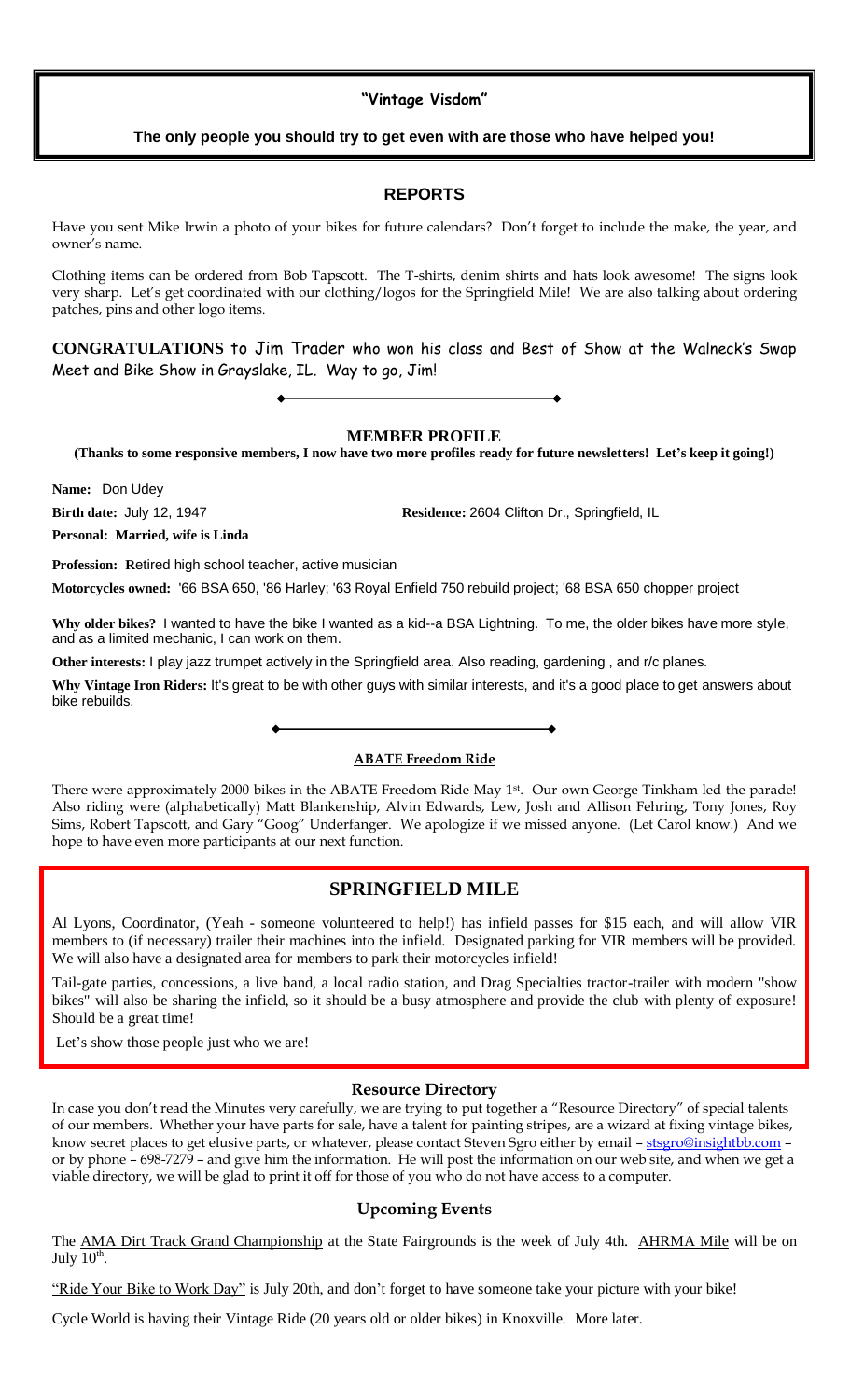### **MINUTES OF MEETING Springfield (IL) Vintage Motorcycle Club Top Cat's Chill & Grill April 20, 2005**

Meeting called to order at 7:15 P.M. by President George Tinkham.

Motion made by and seconded to approve the Minutes as published in the Vintage Iron. Motion carried.

Events Report: This weekend is the riders' courses for beginning and experienced riders. **Ansar Shrine car show** is in conjunction with our **picnic on May 14th**. A sheet was passed around to sign up for the picnic. Lew distributed free passes for the four **Prairie Thunder races** the evening of our picnic. Al Lyons is going to coordinate the ride to Petersburg. **May 27-29 is the Dyno-Mite Dino Drag and Bike Show** at Overturf Powersports. On **May 11th** the riders participating in the Springfield Mile will start **practicing at the State Fairgrounds**. **Sunday, May 1st , is ABATE's Freedom Rally** ride from the IDOT building on South Dirksen Parkway to the Capitol Building. Participants should meet at noon at IDOT. Steven Sgro suggested that people go to the web site and use the links there for more information on this and other items. Roy Sims reported that the **Route 66 Mother Road show will be September 30th through October 2nd**. If we get some commitments quickly, **we can lead the parade**. We also can get a spot in the line-up. Contact Roy for further information.

Treasurer's Report: Treasurer Tapscott reported there was \$1158.32 in the treasury. He also reported that we have membership rosters available and asked that you check them out to make sure your information is correct. If not, let him or Carol know.

Product Report: Bob Tapscott is checking into getting patches made up. The signs are in and available for pick up tonight for those who ordered them. He has not turned in another clothing order since we do not have enough orders to make up the dozen needed for price breaks.

Old Business: Mike Irwin needs one more picture to complete the calendar for 2006, but wants more to build a file for future calendars. Members voted on and accepted Rod Westendorf for membership.

New Business: Visitors were Dave Kervin and Tom Colby. Bob Tapscott said that the Board has talked about handing out plaques, trophies and/or certificates as a small reward for members who participate in events and exhibitions. Comments were favorable for this idea. George Tinkham suggested that we put together a "Resource Directory" for our members. This would include places to get bikes, parts, and services. Steven Sgro volunteered to put this together on the web site. Members are encouraged to submit such information to Steven either by snail mail or via the web site at [www.SpringVinMoto.com.](http://www.springvinmoto.com/) George also suggested that we have a photo directory. Pictures will be taken at next month's meeting.

Miscellaneous: George Tinkham makes runs to Quincy for chroming, so if anyone needs to have something taken over, contact George. Dave Lefferts reported on the Caterpillar Chopper shown in Peoria and had pictures. Leroy Solomon told how he happened to find an elderly lady who had fallen when he was checking on voters on Election Day. As a result, Southern View is forming a committee to check on the elderly in the Village. Leroy also reported on the infield pass for the Springfield Mile. There is a hazmat pickup at the State Fairgrounds this Saturday, April 23rd.

There being no further business, a motion made and seconded to adjourn. Motion carried. Meeting adjourned at 8:00 P.M.

Carol J. Edwards, Secretary

**1921 SUN.** Completely restored, looks great, titled, rare, English machinery! It needs a GEORGE W. TINKHAM new home, and I can use the \$\$\$\$! CALL AL LYONS AT 416-9733.  $\blacksquare$  1119 So. 6<sup>TH</sup>

FOR SALE: WILLS – TRUSTS – PROBATE – PERSONAL INJURY

SPRINGFIELD, IL 62703 (217) 523-8300